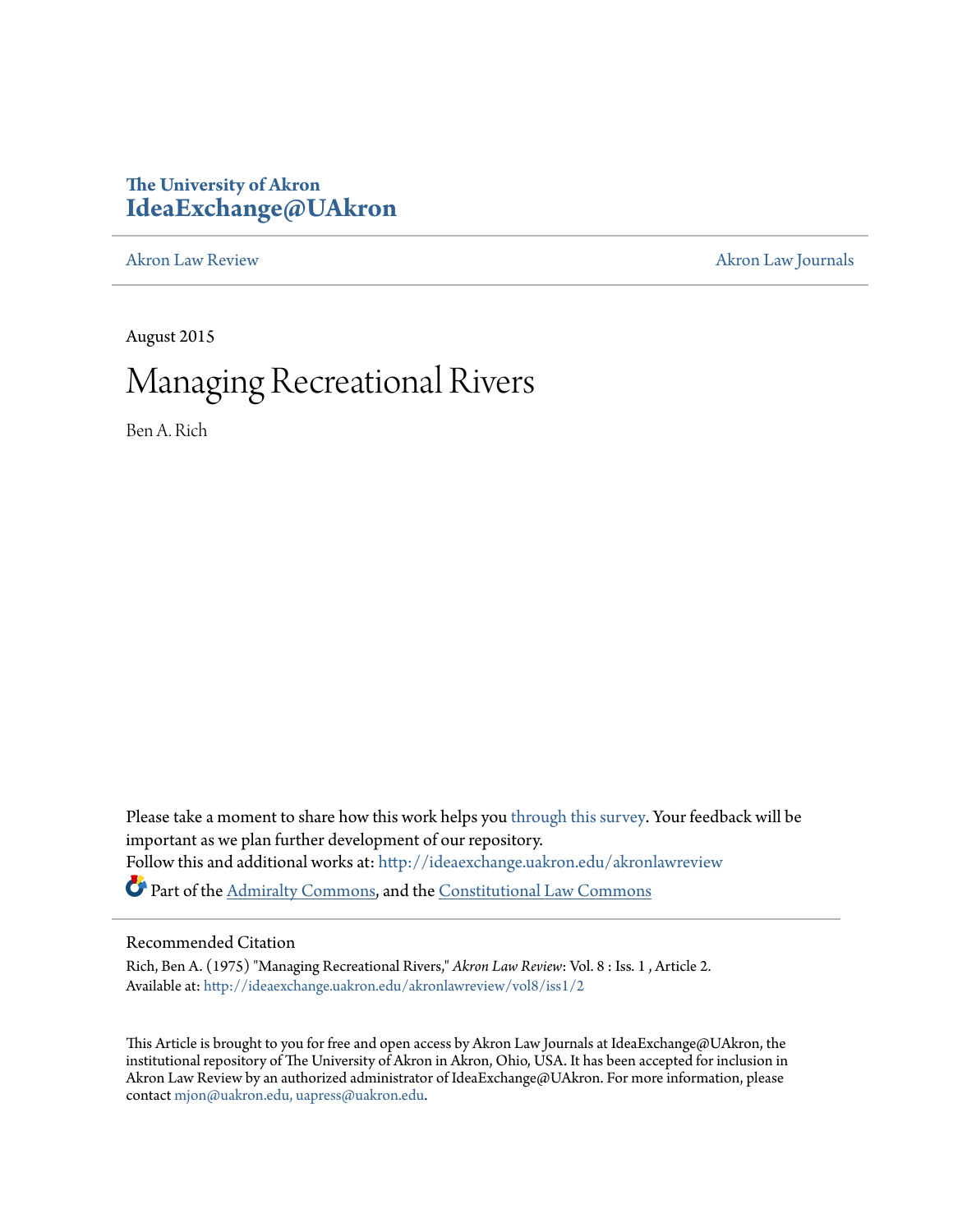# **MANAGING** RECREATIONAL RIVERS\*

## **BEN A. RICH\*\***

**AMERICANS TODAY ARE ENJOYING** a higher standard of living and more  $\mathbf A$  leisure time than ever before. As a result, there are unprecedented numbers seeking recreation and relaxation outside the major metropolitan areas. Camping areas, state and national parks, and other such facilities have lately found it necessary to turn away significant numbers for lack **of** space to accommodate them.

While the need and demand for recreational areas continues to expand, commercial, industrial and residential development threatens to consume the already inadequate supply of open space and natural terrain. Those few individuals who own first or second homes in wild or scenic areas vigorously oppose both development and efforts **by** local, state or national government to establish and maintain public recreation facilities in their vicinity.

This paper will discuss various approaches that have been or could be taken **by** government agencies in order to provide and protect rivers with recreational potential for use as public recreational facilities, in particular boating and canoeing, and consider them in the context of the state of Illinois, which has been faced with a tremendous increase in pressure for water based recreational facilities and anachronistic case and statute law of water and related land resources.

The fundamental issue in any situation involving use **by** the public of natural watercourses concerns the concept of navigability. Crucial and divergent sets of conclusions follow from a determination that a particular body of water is or is not navigable. There are, however, different definitions of navigability which must be applied depending upon the facts and issue at hand. Therefore, it is appropriate, indeed essential, that this analysis begin with a thorough discussion of navigability.

## EVOLUTION OF THE DOCTRINE OF NAVIGABILITY

Navigability is important because any watercourse determined to be navigable is subject to a public easement of navigation such that the

 $\epsilon_{\rm eff} = 1$ 

**<sup>\*</sup>** This paper is the result of work done **by** the author on behalf of the Illinois Department of Conservation. The author expresses his gratitude to that agency, and the Office of Environmental and Planning Studies of the College of Law and the Institute for Environmental Studies of the University of Illinois for their assistance and support in the preparation of this article.

**<sup>\*\*</sup>** Staff Attorney, National Association of Attorneys General, Raleigh, North Carolina. B.A., 1969, DePauw University; J.D., 1973, Washington University. The opinions expressed in this article are the author's, and do not necessarily represent those of any of the institutions or organizations with whom the author has been affiliated during or after the preparation of the article.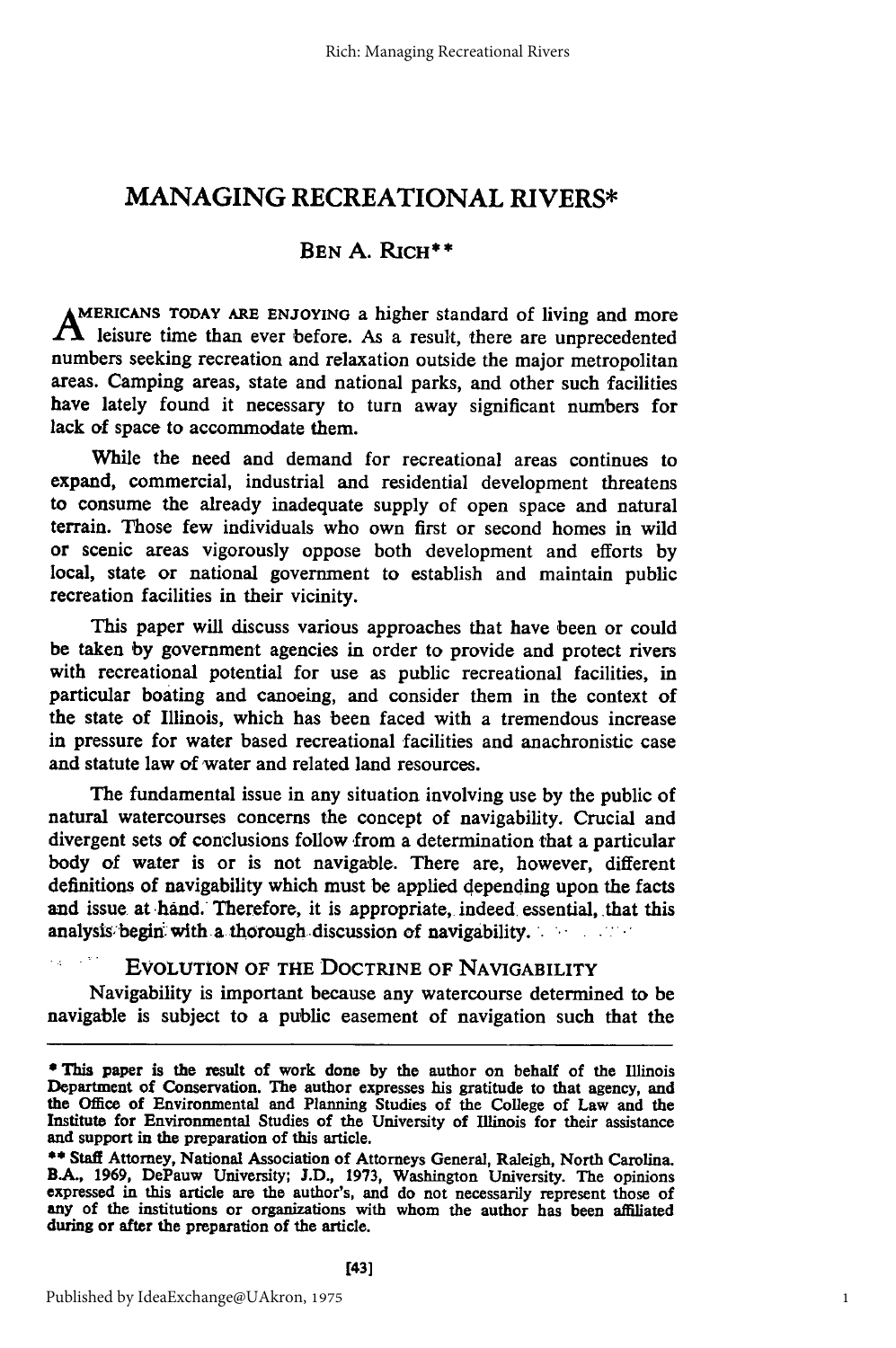44

**watercourse may** be utilized as a recreational facility at least to the extent of boating, whereas the public has no right to use a non-navigable watercourse, and can be prevented from doing so **by** riparian owners.

The question has long been settled<sup>1</sup> that the federal government has the power to control navigable waters. Over the years a federal definition of the term "navigable waters" has been developed and refined from "navigability in fact"<sup>2</sup> as a vague, unexplained term, to the following more detailed discussion:

Those rivers must be regarded as public navigable rivers in law which are navigable in fact. And they are navigable in fact when they are used, or are susceptible of being used, in their ordinary condition, as highways for commerce, over which trade and travel are or may be conducted in the customary modes of trade and travel on **water....** [W]hen they form in their ordinary condition **by** themselves, or **by** uniting with other waters, a continued highway over which commerce is or may be carried on with other states or foreign countries in the customary modes in which such commerce is conducted **by** water.3

The term was further refined shortly thereafter in the following particulars:

It would be a narrow rule to hold that in this country, unless a river was capable of being navigated **by** steam or sail vessels, it could not be treated as a public highway. The capability of use **by** the public for purposes of transportation and commerce affords the true criterion of the navigability of a river, rather than the extent and manner of that use. **If** it be capable in its natural state of being used for purposes of commerce, no matter in what mode the commerce may be conducted, it is navigable in fact, and becomes in law a public river or highway. Vessels of any kind that can float upon the water, whether propelled **by** animal power, **by** the wind, or **by** the agency of steam, are, or may become, the mode by which a vast commerce can 'be conducted, and it would be a mischievous rule that would exclude either in determining the navigability of a river.<sup>4</sup>

This view of navigability was reaffirmed in the later case of *United States v. Holt State Bank,* where the opinion of the court states that streams or lakes are navigable in fact:

**... when** they are used, or are susceptible of being used, in their natural and ordinary condition, as highways for commerce, over which trade and travel are or may be conducted in the customary modes of trade or travel on water, and further that navigability does not depend on the particular mode in which such use is or may be

**<sup>1</sup>**Gibbons v. Ogden, 22 **U.S. (9** Wheat.) **1** (1842). <sup>2</sup> The Genesee Chief v. Fitzhugh, **53 U.S.** (12 How.) 443 **(1851).**

<sup>3</sup>The Daniel Ball, **77 U.S. (10** Wall.) **557, 563 (1870).**

**<sup>4</sup>The** Montello, **87 U.S.** (20 Wall.) 430, 441-42 **(1874).** Note here that the terms navigable waters and public waters are and will continue to be used interchangeably.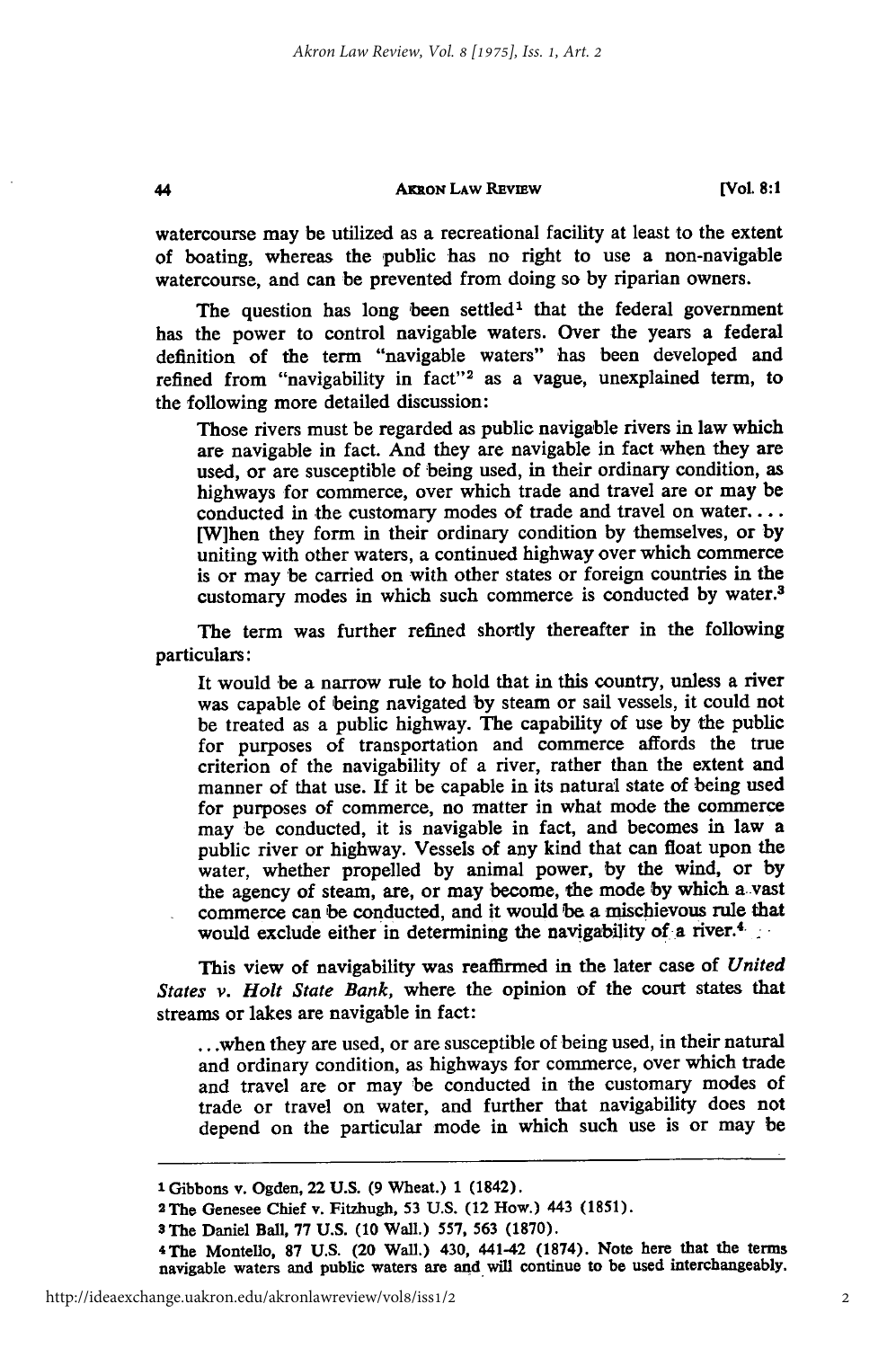had-whether by steamboats, sailing vessels or flatboats-nor on an absence of occasional difficulties in navigation, but on the fact, **if** it be a fact, that the stream in its natural and ordinary condition affords a channel for useful commerce.5

**The** most recent definitive treatment **by** the Supreme Court of the doctrine of navigability makes several significant clarifications and elucidations.

**A** waterway, otherwise suitable for navigation, is not banned from that classification merely because artificial aids must make the highway suitable for use before commercial navigation may be undertaken.... Nor is it necessary that the improvements should be actually completed or even authorized. The power of Congress over commerce is not to be hampered because of the necessity for reasonable improvements to make an interstate waterway available for traffic.8 Nor is it necessary for navigability that the use should be continuous. **...** It is well recognized too that the navigability may be of a substantial part only of the waterway in question.<sup>7</sup>

The language of the court has been quoted verbatim because it is applied **by** not only the **U.S.** Supreme Court but also **by** a number of state supreme courts, $8$  and is controlling when the issue of navigability is presented.

The federal test of navigability is used to determine several things; admiralty jurisdiction, regulation under the commerce clause of the constitution, and the title to the beds of rivers and lakes. The title question is most significant to our inquiry. **The** beds of streams and lakes navigable under the federal test belong to the respective states, consequently the general public has a right to use such waters for fishing, boating, swimming, commercial travel and recreation. So long as the public has lawful access to these waters, private riparian owners cannot object to these reasonable public uses.9

The federal test is applied to the watercourse in question at the time the state entered the union. If it was navigable at that time, under the federal test, then it remains a public waterway regardless of the nature of its uses subsequently, and the public rights enumerated above obtain. If, however, the watercourse should be deemed non-navigable under the

**<sup>5</sup>** United States v. Holt State Bank, **270 U.S.** 49, **56 (1926).**

**<sup>8</sup>**United States v. Appalachian Power Co., **311 U.S. 377, 407-08** (1940). It should be noted that this case does not necessarily vitiate the holding by the Illinois Supreme<br>Court in People v. Economy Light and Power Co., 241 Ill. 290, 89 N.E. 760 (1909),<br>that an otherwise non-navigable stream cannot be rende improvements so as to deny a riparian landowner his rights to the streambed.

**<sup>7</sup>**United States v. Appalachian Elec. Power Co., **311 U.S. 377,** 409-10 (1940).

<sup>8</sup> Potashnick-Badgett Dredging, Inc. v. Whitfield, 269 So. 2d 36, 41 (Fla. Dist. Ct. App. 1972); Discon v. Saray, Inc., 262 La. 997, 1007, 265 So. 2d 765, 769 (1972); State v. Bunkowski, 88 Nev. 623, 630-31, 503 P.2d 1231, **82 N.** Mex. **156, 160, 477 P.2d 332,** 336 **(1970).**

**<sup>9</sup>J.** SAx, WATER LAw **PLANNINO AND** POLICY **293 (1968).**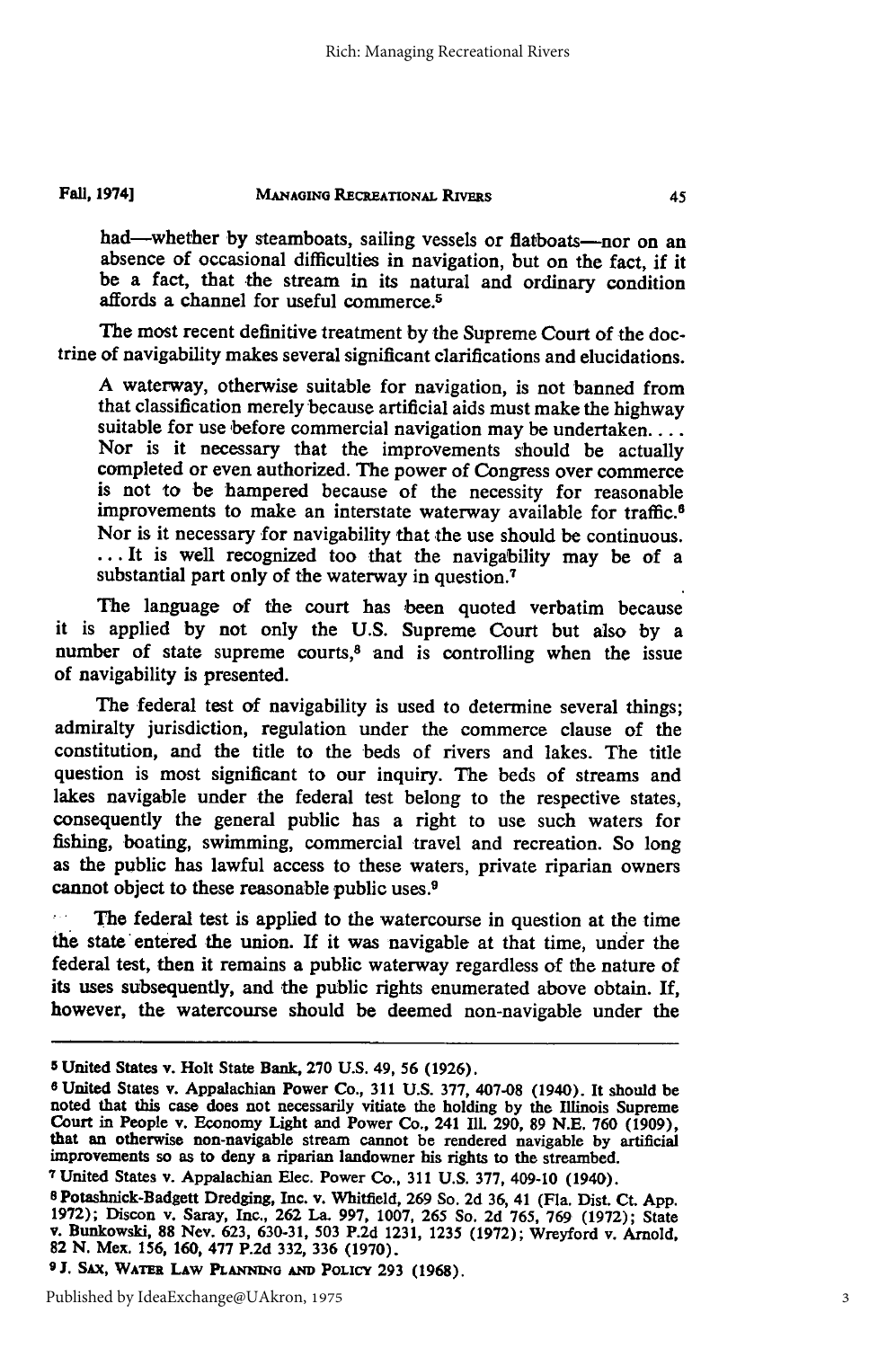**[Vol. 8:1**

federal test at the date of the state's entry into the union, then the title to the land under the waterbody passes to the private riparian owners.<sup>10</sup>

Thus it appears that to determine the navigability of a river under the federal test, some historical research must be conducted to determine the nature of the use of the river at the time the state wherein it is situated was admitted to the union.

For all other purposes than admiralty jurisdiction, regulation of interstate commerce, and determination of title to streambeds, the states have an independent right to establish their own definition of navigability to govern their regulation of waterways within their borders. So long as the states do not interfere with federal concerns, they are free to adopt reasonable regulatory measures.

State definitions of navigability run the gamut from expansive to restrictive. The Illinois Supreme Court, for example, appears to have adopted the more restrictive, commercially oriented federal test stated in the *Daniel Ball* case.<sup>11</sup> The case which spells out the Illinois definition states that in order to be navigable, the watercourse:

**...** must afford[s] a channel for useful commerce and [be] of practical utility to the public as such. The fact that there is water enough in places for row boats or small launches.., or that hunters and fishermen pass over the water with boats... does not render the waters navigable.<sup>12</sup>

The definition was further elaborated in a subsequent case which stated:

A stream, to 'be navigable, must in its ordinary, natural condition furnish a highway over which commerce is or may be carried on in the customary modes in which such commerce is conducted by water.<sup>13</sup>

Clearly Illinois courts intended to adopt for state purposes the federal test of navigability. The federal emphasis on use of the watercourse for commerce is evident, and indeed, some of the language is taken verbatim from U.S. Supreme Court opinions. As a result, watercourses in Illinois which were not used for commercial purposes are not navigable under either the federal or the Illinois test, and therefore the public has no right whatsoever to use them. A riparian landowner is free to fence off or in some other manner impede the use of a non-navigable waterway over the portion of the bed which is part of his property.

Some state courts have held that commercial use of a watercourse does not simply mean large commercial vessels, but may also include

46

*loId.* at 295.

**<sup>11</sup>The** Daniel Ball, 77 U.S. (10 Wall.) 557 (1870).

**<sup>12</sup>**Schulte v. Warren, 218 M1. 108, 119, **75** N.E. 783, **785** (1905).

**<sup>13</sup>**People v. Economy Light and Power Co., 241 IMl. 290, 332-33, **89 N.E.** 760, **771** (1909), writ of error dismissed, 234 U.S. 497 (1914). In this opinion the court goes on to say that the issue of navigability must be determined from the condition of the watercourse in its natural state, not from how it could be improved **by** artificial means.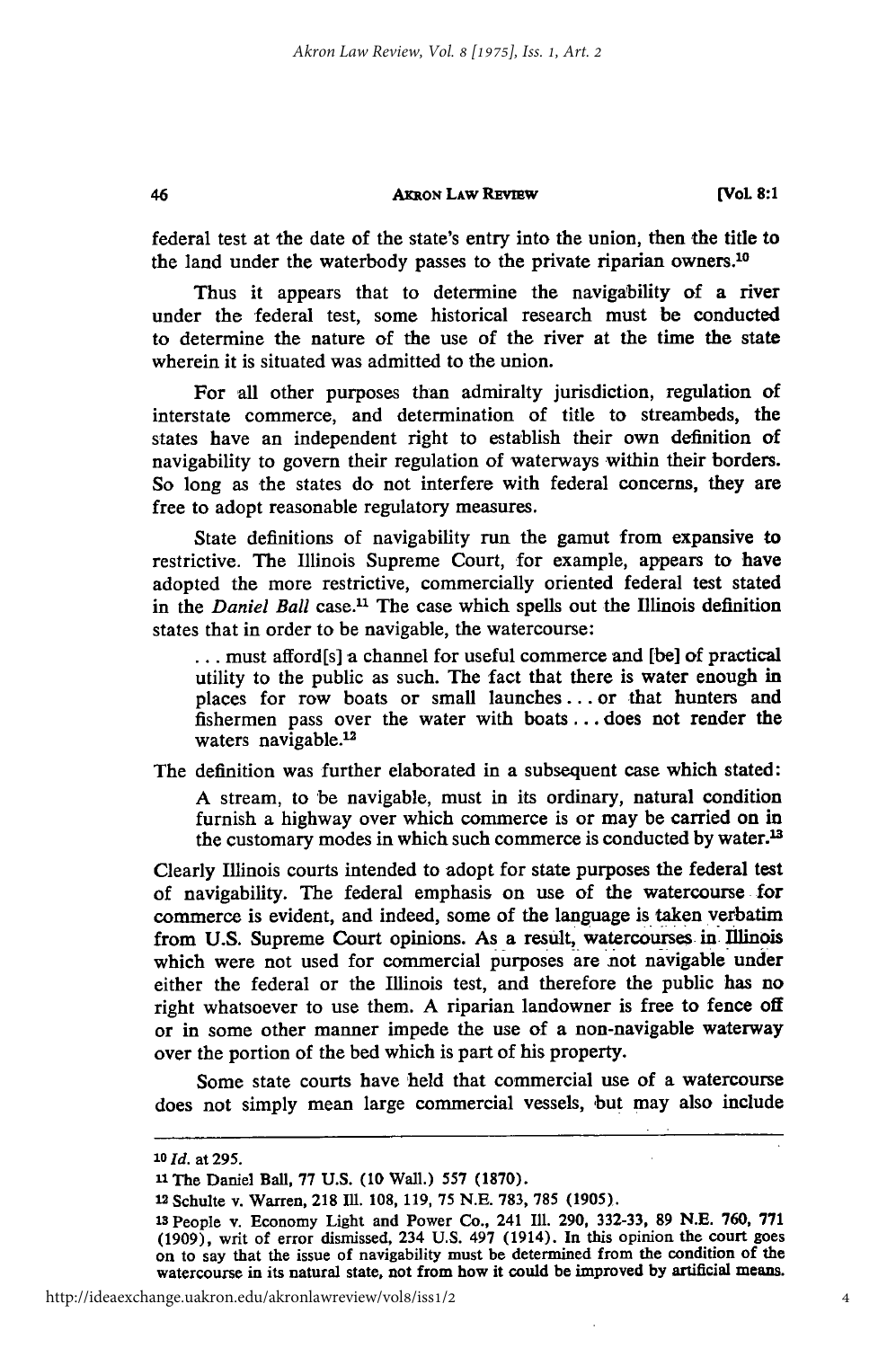the floating of logs downstream in the lumber industry.<sup>14</sup> Such a view was considered and expressly rejected in Illinois.<sup>15</sup>

At the time the federal and Illinois tests of navigability were being devised, the use of waterways for commercial purposes was understandably predominant. However, today, with a burgeoning population, rapidly expanding leisure time and interest in recreational activities, and dwindling dependence on waterways primarily for commerce, it is not surprising that state courts who have addressed the navigability question recently have adopted a much more liberal test for navigability which looks beyond mere commercial uses.

The earliest acknowledgment of the validity of non-commercial uses of waterways which ought to be considered in determining navigability appeared in an 1893 Minnesota opinion quoted at length below because of the heavy reliance placed upon its reasoning in later opinions by other state courts.<sup>16</sup>

**•..** The division of waters into navigable and non-navigable is but a way of dividing them into public and private waters,—a classification which, in some form, every civilized nation has recognized; the line of division being largely determined by its conditions and habits.

In early times, about the only use—except, perhaps, fishing,—to which the people of England had occasion to put public waters, and about the only use to which such waters were adapted, was navigation, and the only waters suited to that purpose were those in which the tide ebbed and flowed. Hence, the common law very naturally divided waters into navigable and non-navigable, and made the ebb and flow of the tide the test of navigability. In this country, while still retaining the common-law classification of navigable and non-navigable, we have in view of our changed conditions, rejected its test of navigability, and adopted in its place that of navigability in fact; and, while still adhering to navigability as the criterion whether waters are public or private, yet we have extended the meaning of that term so as to declare all waters public highways which afford a channel for any useful commerce, including small streams, merely floatable for logs at certain seasons of the year. Most of the definitions of "navigability" in the decided cases, while perhaps conceding that the size of the boats or vessels is not important, and, indeed, that it is not necessary that navigation should be by boats at all, yet seem to convey the idea that the water must be capable of some commerce of pecuniary value, as distinguished from boating for mere pleasure. But if, under present conditions of society, bodies of water are used for public uses

**<sup>15</sup>**Hubbard v. Bell, 54 **1l. 110, 123 (1870).**

**<sup>14</sup> Collins v. Gerhardt, 237 Mich. 38, 211 N.W. 115 (1026).**

*<sup>1</sup>SSee* **Bohn v.** Albertson, **107** Cal. **App. 2d 738,** 744, **238 P.2d 128, 132 (1951);** Steinem **v.** Romney, 194 **A.2d 774, 777 (Md. 1963);** Elder **v.** Delcour, 364 Mo. **838, 269 S.W.2d 17** (1954); Coleman **v.** Schaeffer, **163** Ohio St. 202, **205, 126 N.E.2d 444, 446 (1955).**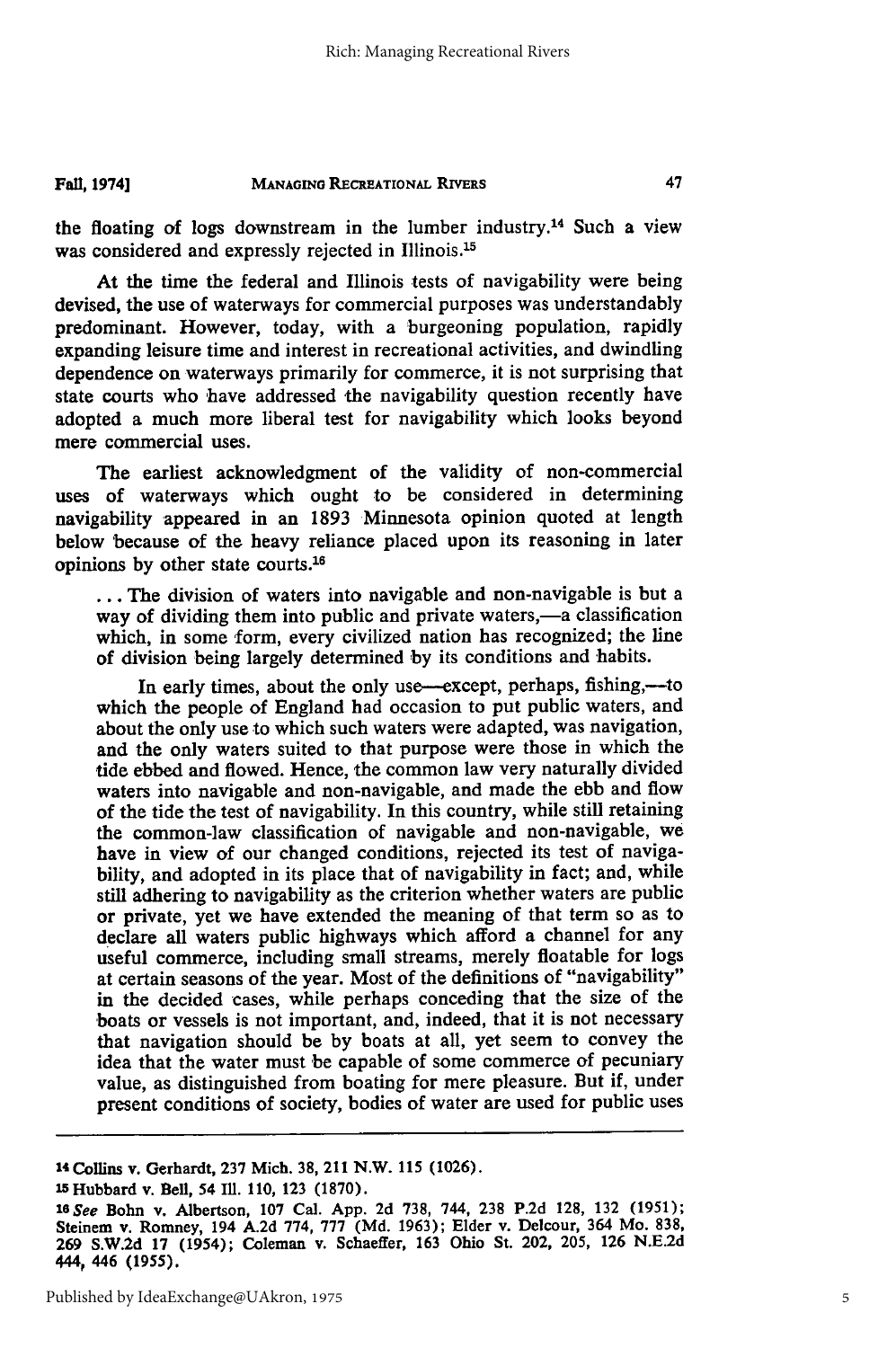48

**.[Vol 8:1**

other than mere commercial navigation, in its ordinary sense, we fail to see why they ought not to be held to 'be public waters, or navigable waters, if the old nomenclature is preferred. Certainly, we do not see why boating or sailing for pleasure should not be considered navigation, as well as boating for mere pecuniary profit.

Many, if not the most, of the meandered lakes of this state, are not adapted to, and probably will never be used to any great extent for, commercial navigation; but they are used-and as population increases, and towns and cities are built up in their vicinity, **will** be still more used-by the people for sailing, rowing, fishing, fowling, bathing, skating, taking water for domestic, agricultural, and even city purposes, cutting ice, and other public purposes which cannot now be enumerated or even anticipated. To hand over **all** these lakes to private ownership, under any old or narrow test of navigability, would be a great wrong upon the public for all time, the extent of which cannot, perhaps, be now even anticipated.<sup>17</sup>

Another expression of the modern view of navigability appears in this excerpt from an Ohio Supreme Court opinion:

There is, however, much authority for the **view...** that it is not necessary that the water be capable of commerce of pecuniary value, and that 'boating or sailing for pleasure should be considered navigation as well as boating **for..,** profit.... [N]avigability for pleasure is as sacred in the eye of the law as navigability for any other purpose. It has been held that the term navigable as used in a statute relating to the ownership of submerged land, includes waters which are naturally available for use by the public for boating, fishing, etc., although they may not be susceptible to use for general commercial navigation.<sup>18</sup>

The latest and most definitive holding **by** a state court on the subject appeared in a **1971** California decision.19 The facts of the case are similar to many of the cases already cited. **A** riparian landowner placed obstructions in a waterway to prevent passage over that portion of the bed contiguous to his property. **If** the stream were held to be navigable, such an obstruction would constitute a public nuisance and would be subject to removal. **If,** on the other hand, the waterway were found to be non-navigable, then there would exist no public easement of navigation, and the obstruction could remain.

The property owner argued that the stream was not navigable because it was not used for commercial purposes. The history of the waterway was such that the court could have easily chosen to rely on the former use of the watercourse for floating logs to find commercial navigability. Instead, the

**<sup>1</sup> <sup>7</sup> Lamprey v. State, 52 Minn. 181, 198-200, 53 N.W. 1139, 1143 (1893).**

**<sup>18</sup> Coleman v. Schaeffer, 163 Ohio St. 202, 205, 126 N.E.2d 444, 446 (1955), quoting 56 AM.** *JuR. Waters §* **181 (1947).**

**<sup>19</sup> People v. Mack, 19 Cal. App. 3d 1040, 97** Cal, **Rptr. 448 (1971).**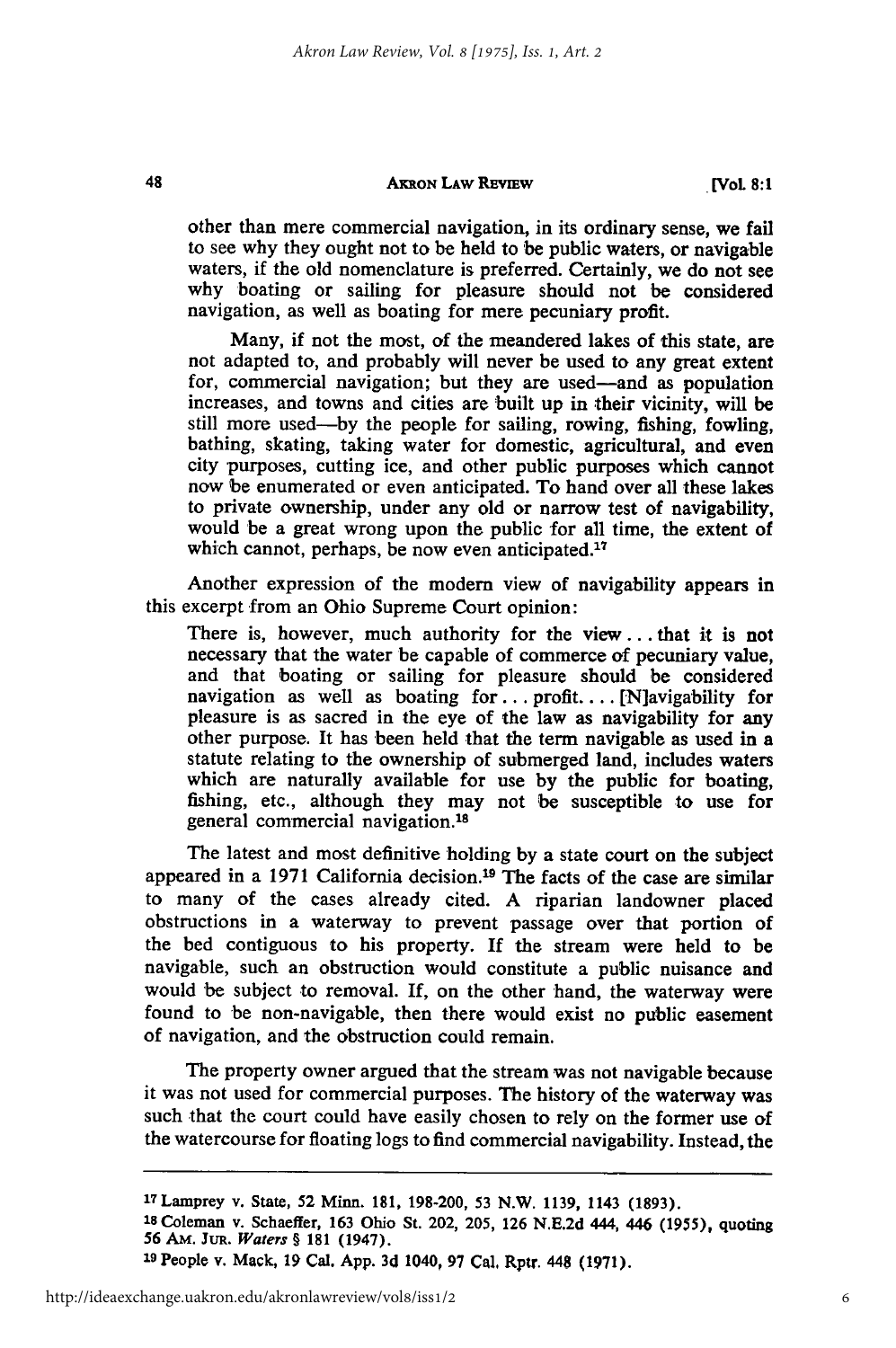court rejected the old commercial test for navigability. The court stated: "With the ever increasing population, leisure, and need for recreational areas, it is extremely important that the public not be denied the use of recreational water **by** applying a narrow and outmoded interpretation of navigability."<sup>20</sup>

A number of cases were cited and briefly discussed **by** the court in which other jurisdictions had defined navigability in terms of recreational use. 21 The court noted the continuing application **by** federal courts of the traditional and narrow federal test, $22$  but justified a more expansive state test on the ground that the federal test is used to determine questions of title to streambed property, while the state test only determines the right of public passage over waterways within a state.<sup>23</sup>

The court restated the test of navigability which it would apply as follows: "[M]embers of the public have a right to navigate and to exercise incidents of navigation in a lawful manner at any point below high water mark on waters of the state capable of being navigated **by** oar or motor propelled small craft."<sup>24</sup> As a result, the riparian owner was ordered to remove the obstruction from the waterway.

An interesting sidelight to this decision is that the California Harbors and Navigation Code contains a list of legislatively designated navigable waters, but the watercourse in this case was not in that list. The court disposed of this issue **by** declaring that the failure of the legislature to so designate did not act to cede complete ownership and control of the watercourse to private parties.<sup>25</sup>

This treatment **by** the court of a legislative determination of navigability should be compared with an Illinois case which said that even an unequivocal legislative declaration that a particular river was navigable would not deprive riparian landowners of existing vested rights. 24 The court went on to cite with approval an opinion **by** the Supreme Court of Kentucky which stated in pertinent part:

[Wihat is the effect **of...** the legislature declaring a creek to be a navigable stream? The Constitution of the state forbids the taking of private property for public use without just compensation. If the creek was not navigable when the act was passed, it was the private

**<sup>20</sup>***Id.* at 1045, **97** Cal. Rptr. at 451.

<sup>21</sup> Diana Shooting Club v. Husting, 156 Wis. **261,** 145 N.W. **816** (1914); Rushton *ex rel* Hofimaster v. Taggart, **306** Mich. 432, 11 **N.W.2d 193** (1943). *2 2See* Utah v. United States, 403 **U.S.** 9 (1971).

*<sup>23</sup>See also* Youngstown Mines Corp. **v.** Prout, **266** Minn. 450, **466-70,** 124 N.W.2d **328,** 341-42 **(1963).**

**<sup>24</sup>**People v. Mack, 19 Cal. **App. 3d** 1040, **1050, 97** Cal. Rptr. 448, 554 (1971).

**<sup>25</sup>***Id.* at 1048-49, **97** Cal. Rptr. at 453.

**<sup>26</sup>People** v. Economy Light and Power Co., 241 **Ill.** 290, **330, 89 N.E.2d 760, 770 (1909).**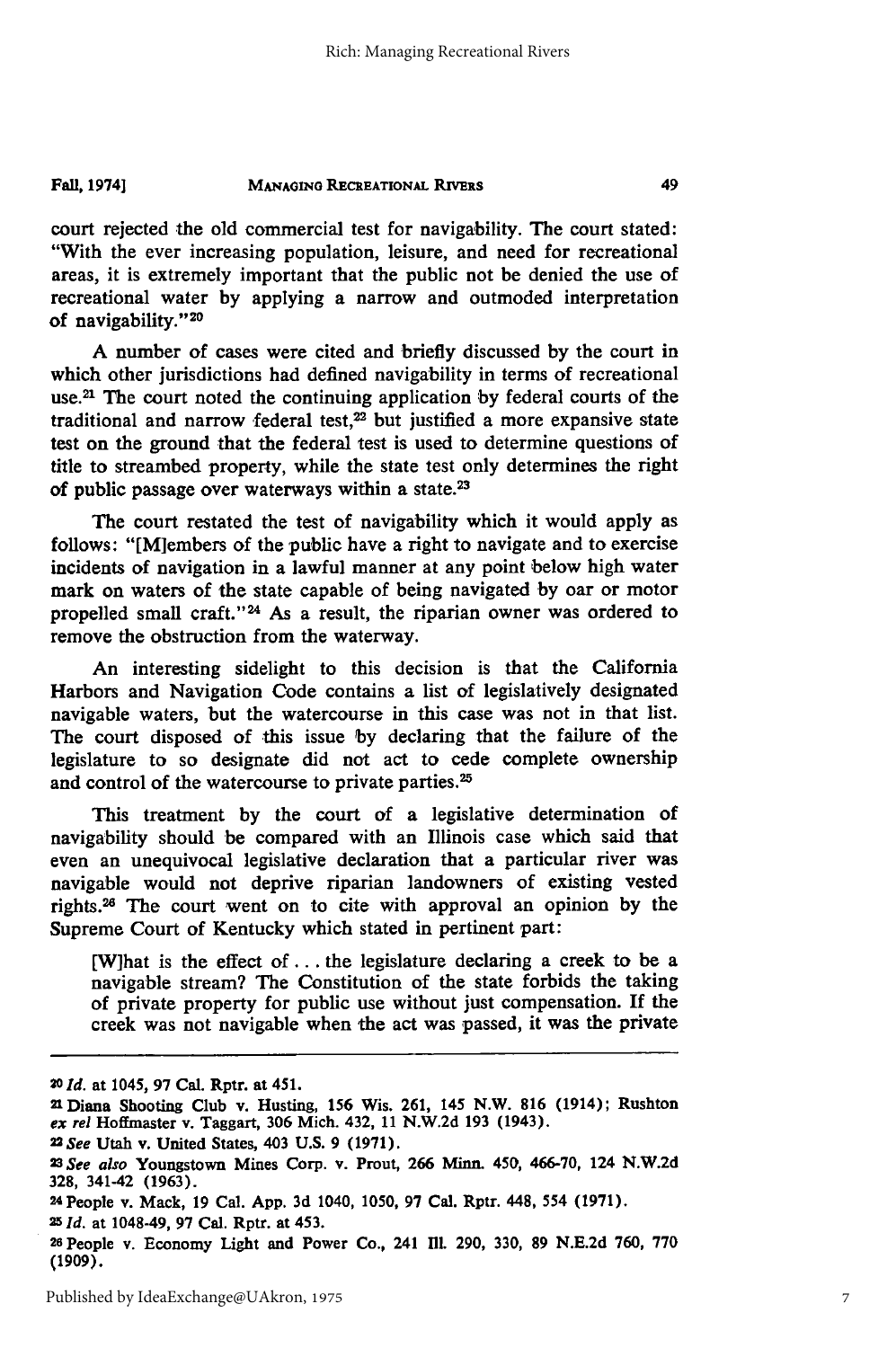#### AKRON LAw REvIEW

**[Vol. 8:1**

property of the owners of the adjoining lands. The legislature cannot divest such rights by simply calling it a navigable stream when it is not one in fact.27

The conclusion to be drawn from these cases is that the ultimate question of navigability of a watercourse as it relates to public use can only be determined by the courts. Legislative determinations are in no way conclusive or binding on the courts. Because courts in states such as Illinois have not addressed the issue of navigability on the basis of recreational use versus commercial use for some time, one cannot with any accuracy predict how receptive they would be to the reasoning expressed in opinions such as *Lamprey* and *Mack.* From the standpoint of future recreational use and development of waterways, an up-to-date statement by these courts is extremely important.

## THE DOCTRINE OF RIPARIANISM AND WATER RECREATION

As important to the general discussion **of** recreational use of waterways as navigability is the concept of riparian rights. Throughout the eastern United States the common law doctrine of riparianism governs the use of water in natural watercourses. The doctrine, as it has developed in Illinois, declares that one who owns property contiguous to a natural watercourse has the right to satisfy all his natural needs for water (drinking water, household needs, livestock, etc.), and such artificial needs (all those not natural) as do not interfere with the natural use of other riparians on the watercourse.<sup>28</sup> Basically, then, the riparian doctrine regulates the use of water on land adjacent to the waterbody. However, in states such as Illinois, riparian owners own the beds of rivers and streams which have not been declared navigable, and, according to at least one authority, riparian owners also own the beds of navigable rivers and streams subject only to an easement of navigation in the state.<sup>29</sup> There may be instances, however, where the state may own the beds, so that the public rights would then be similar to those in navigable lakes.<sup>30</sup>

In those cases where the watercourse has not been declared navigable<sup>31</sup> and the state does not own the beds, riparians can lawfully exclude the public not only from the riparian land but also from that portion of the waterway which flows over their beds.

50

**<sup>27</sup>**City of Murry v. Preston, 106 Ky. **561,** 562-63, 50 S.W. 1095, 1096 (1899). *<sup>2</sup> 8 See generally* F. **MANN, WATER-UsE LAW IN ILLINOIS 13-36** (1964).

*<sup>29</sup>Id.* at **63.**

**<sup>30</sup>***Id.* **at 77-78.**

**<sup>31</sup>**The following rivers have been determined to be navigable: Wabash River [Ops. Arr'Y **GEN. 179** (1944)]; Chicago River (Leitch v. Sanitary Dist. of Chicago, **369 IM.** 469, **17 N.E.2d** 34 **(1938];** Mississippi River [People v. City **of** St. Louis, **10 Ill. 351 (1848)].** To the contrary, these rivers have been determined to be non-navigable: Sangamon River [Central Ill. Pub. Serv. Co. v. Volentine, **319 Il. 66,** 149 **N.E. 5801;** Big Creek [Hubbard v, Bell, 54 *II,* **110 (1870)].**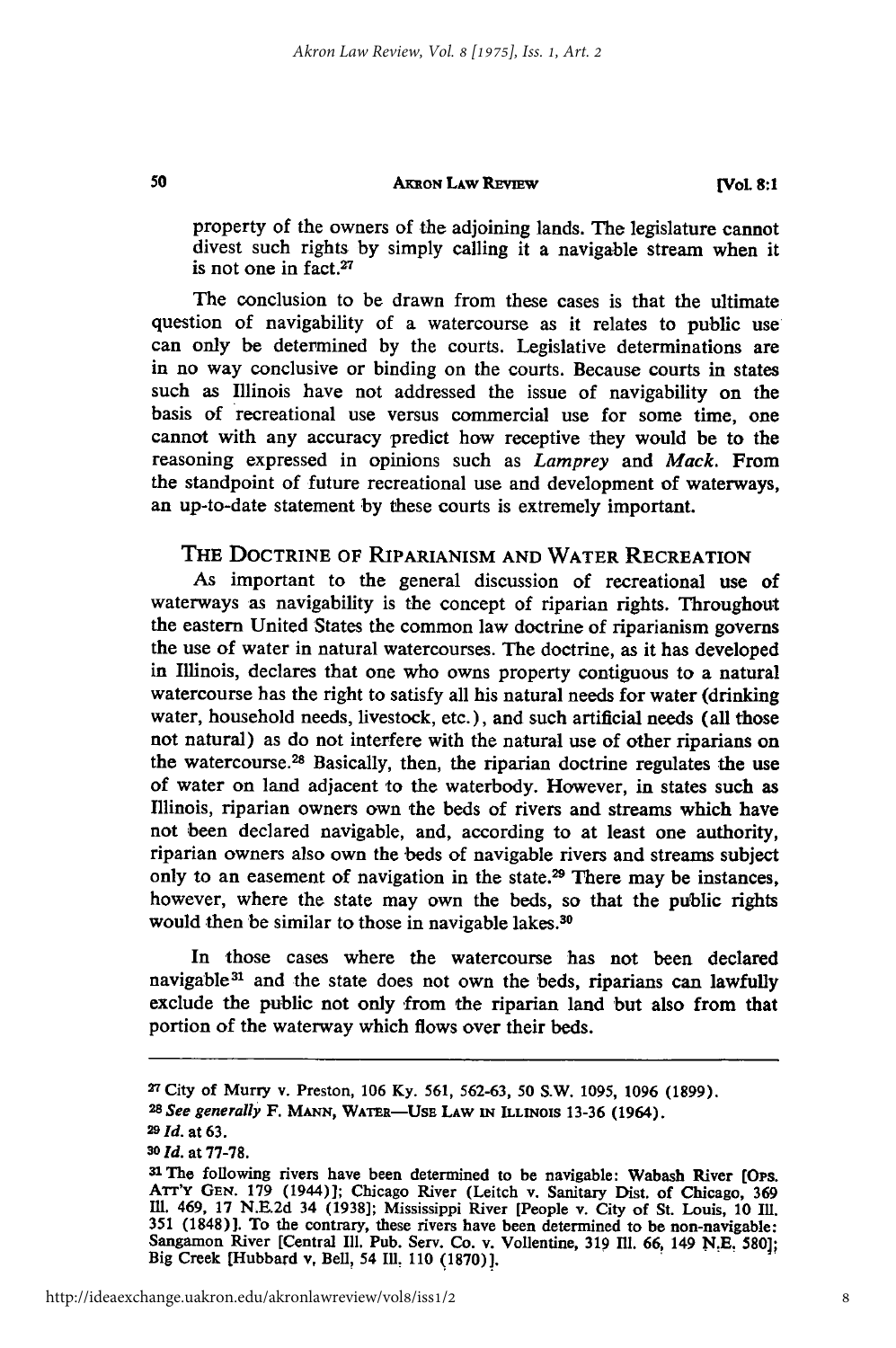The question arises, if the navigability of the river has not been determined, and the state, though it does not own all of the beds of the river, does own a parcel of riparian property, to what extent can the state, **by** virtue of its riparian ownership, open up the use of the river to the public, which would gain lawful access to the river **by** way of the state-owned riparian land? The rule governing use of water **by** riparians is that of reasonable use, a term which can only be applied with specificity **by** a court on a case **by** case basis. Generally speaking, however, if the public did not trespass on the land of other riparians, nor interfere with their use of the river, there is little chance that their use **of** the river would be found unreasonable. Again, the growing need for public recreation and the obligation of the state to meet this need would constitute a strong rationale for permitting reasonable use **by** the public.

There are several methods **by** which the state or one of its departments may acquire riparian land so as to expand water-based recreation facilities. The most straightforward, of course, is **by** outright purchase or lease of the property.<sup>32</sup> In Illinois, if there are no willing sellers, the Department of Conservation has the statutory power to acquire property **by** condemnation proceedings under the Eminent Domain Act.33 The Department is also authorized **by** the statute to "design, develop, operate, and maintain outdoor recreation areas and facilities; and to acquire land, waters, and interests in land and waters for such areas and facilities."<sup>34</sup> The major problem presented by such methods of acquisition is, of course, the high cost, since just compensation is required and that is generally determined to be the market value of the property interest, plus severance damages for reduction of value in any part **of** the property not taken in condemnation.

The question of the degree of ownership necessary to allow public use of the waterway has no clearcut answer. **If** the watercourse can be considered public in any way, an easement permitting lawful access to the watercourse is adequate. However, if the watercourse is not public in any sense of the term, then some more substantial interest in riparian property would be necessary, a long term lease or fee, to permit use of the watercourse **by** the general public.

At this point one should also consider the possibility of public rights to a waterway **by** prescription. In order to establish prescriptive rights generally, one must be able to prove use for 20 years which is adverse, uninterrupted, exclusive, continuous, and under claim of right.<sup>35</sup> All of the elements must be present, and in the case of a prescriptive right in

**<sup>32</sup>ILL.** REv. **STAT.** ch. **127,** § 63a18-19 **(1973). <sup>33</sup>ILL.** REv. **STAT. ch. 105,** § 466 **(1973).**

<sup>34</sup> **ILL. REV. STAT. ch. 105,** § **533** (Supp. **1973).**

<sup>35</sup>Ruck v. Midwest Hunting and Fishing Club, 104 **Ill. App. 2d 185,** 243 **N.E.2d** 834 **(1968).**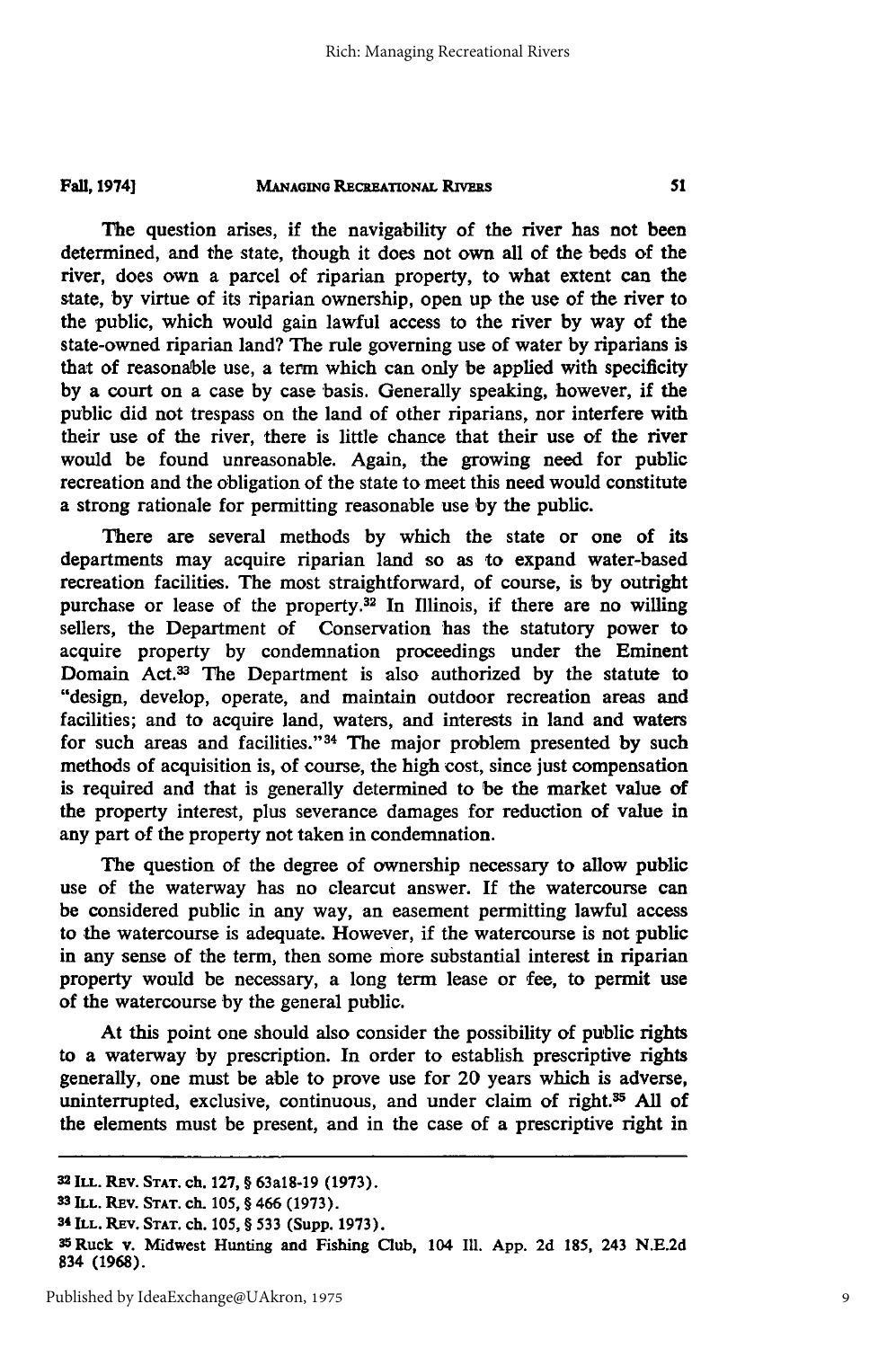### **AxRON LAW REvEw**

 $52$ 

**[Vol. 8:1**

use of a river **by** the public, the elements must be shown to be present as to all riparian landowners along the section **of** the waterway in question and in regard to all members of the public using the river during the 20-year period. As a result, a prescriptive easement in the public is difficult to prove, and requires a careful empirical study of the nature of the use of the river by all parties during the statutory period.

In summary, one cannot make a full and complete determination on the best approach to take in acquiring riparian land or other access points to a river without detailed and precise empirical data on the history and present nature of the river and the use made thereof **by** all parties- riparians and the public, the type of riparian land available for public use, and the general feeling of local property owners in regard to the proposed public use. Once such information is obtained, an informed choice can be made from among the legal alternatives discussed in this section, in light of the funds available for the proposed project.

## ALTERNATIVE COURSES OF ACTION

In discussing alternative strategies, we shall proceed from the simpler (though not necessarily cheaper) to the more elaborate and involved. First, the state or local government agency could simply create a de facto system of canoe trails under its authority to establish recreation areas.<sup>36</sup> This could begin modestly with small access points at points along the river where there are right-of-way easements. The result might be a test case on the issue of the navigability of the river for public recreational purposes. In such a case, which would likely be appealed eventually to the highest state court, the development of the broad interpretation of navigability, combined with a demonstrable need for more recreational facilities in the state,<sup>37</sup> would present a strong case for application by the courts of the recreational view of navigability.

**If** that method should prove unsuccessful, or as an alternative to be considered, the agency could acquire riparian land at key locations on potential recreational rivers, either by purchase or eminent domain. This method may also lead to a test case on the issue of whether riparian ownership by the state is sufficient to entitle members of the general public to use the river, and if so, what uses by the public the court would find reasonable. The notion of riparian use is problematic because use of water by riparians generally takes the form of withdrawal or diversion for consumptive uses rather than use for boating or other forms of water recreation.

The other techniques to 'be discussed, though also creating the

**<sup>38</sup> ILL.** REv. **STAT.** ch. **105,** § 533 (Supp. **1973).**

**<sup>37</sup> A** recent study indicates that Illinois has the lowest percentage of open space per capita of any state-5.7 acres/1,000 population. Additionally, at least half of this open space is in the nine southern counties farthest from the Chicago area where **62%** of the population is located. **See generally ILLINOIS TECHNICAL ADVISORY** COMMITrEE **ON** WATER RESOURCES, WATER **FOR ILLINOIS, A PLAN FOR** ACTION ch. **8 (1967).**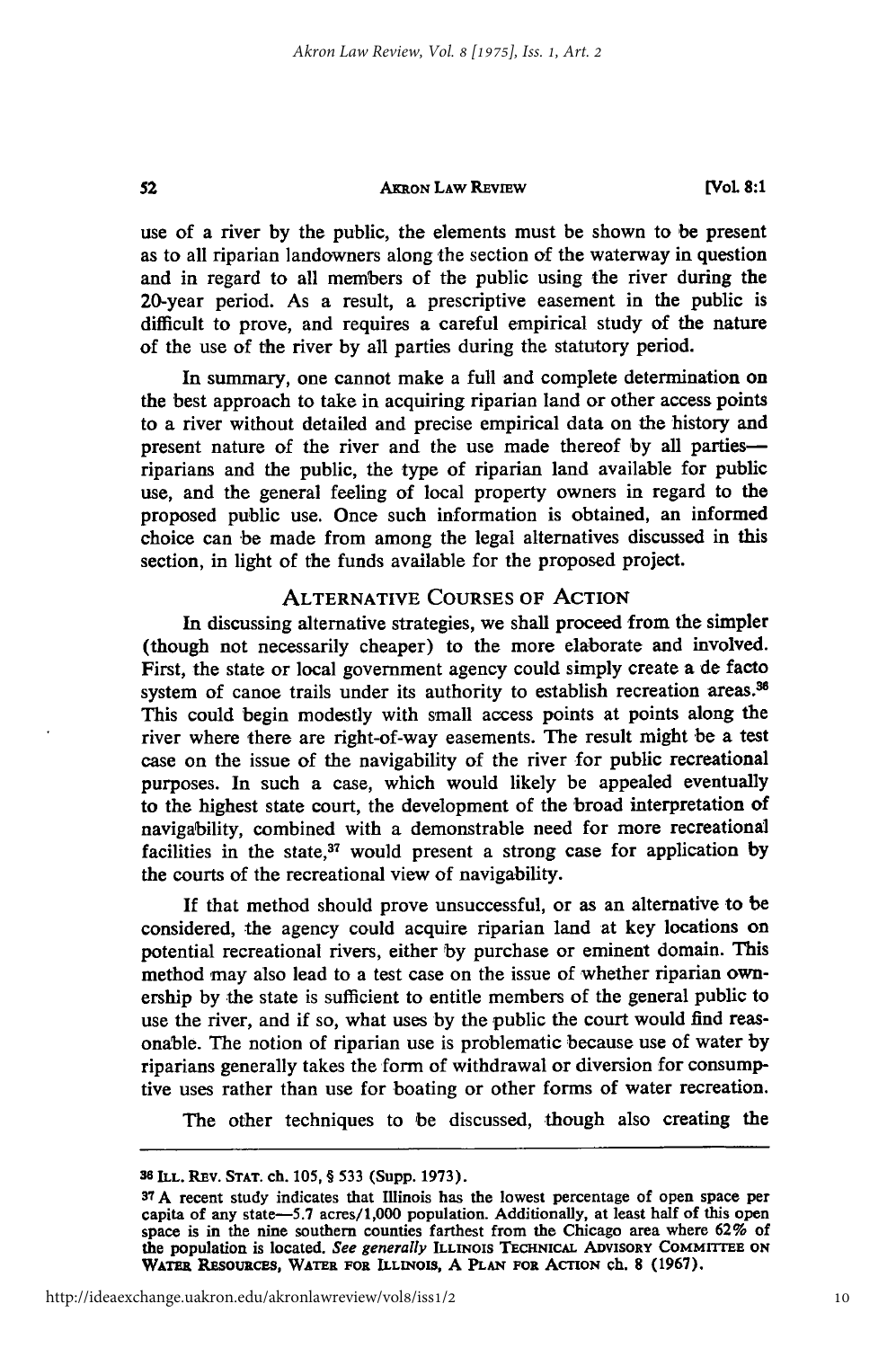potential for litigation, are primarily based on legislative action. The first of these is a declaration by the legislature that all of the waters of the state not entirely contained within a parcel of private property are public waters, held in trust by the state for the people of the state. Such action could be based on a legislative determination that because riparians have only a usufructuary right in water in watercourses, and the public trust doctrine imposes on the state an obligation to protect scarce natural resources for the benefit of its citizens, it is necessary to administer water as a public resource.

Such an action has been taken by a number of states. The state of Iowa declared:

Water occurring in any basin or in any watercourse, or other natural body of water of the state, is hereby declared to be public waters and public wealth of the people of the state. **.** and the control and development and use of water for all beneficial purposes shall be in the state, which, in the exercise of its police powers, shall take such measures as shall effectuate full utilization and protection of the water resources of the state .... **<sup>38</sup>**

Although the Iowa statute is designed primarily as a means of regulating consumptive uses of water, the issue of public versus private waters was also neatly decided without wrestling with the cumbersome issue of navigability.

The state of Wyoming declared in its constitution and in appropriate legislation that control of the waters of the state is vested in the state. In a case dealing with how that affects navigability, the court responded:

... except when.., used or available for use in interstate or international commerce, the exclusive control of waters is vested in the state, whether the waters are deemed navigable in the federal sense or in any other sense. . . .<sup>39</sup>

Irrespective of ownership of the bed of the stream... the state's right to control and use its own waters as it sees fit is paramount.... The test of navigability does not determine other uses to which the state may put its waters even though navigability would determine title to the land underlying. <sup>40</sup>

The state of Missouri, in a somewhat similar fashion, held in a particular case that Missouri applies the federal test of navigability, by which the river in question was not navigable because only canoes and rowboats, but not commercial vessels, could utilize it. But nevertheless, because an early act of Congress for the Missouri territory had declared that "ft]he Mississippi and Missouri rivers, and the navigable waters

**<sup>38</sup> IOWA CODE ANN. § 455A.2.** *See also* **ILLINOIS ECONOMIC AND FISCAL COMMISSION, WATER RESOURCES MANAGEMENT IN ILLINOIS ch. XI** (1974). **39 Day v. Armstrong, 362 P.2d 137, 143 (Wyo. 1961).**

*<sup>40</sup>* **Id. at 145.**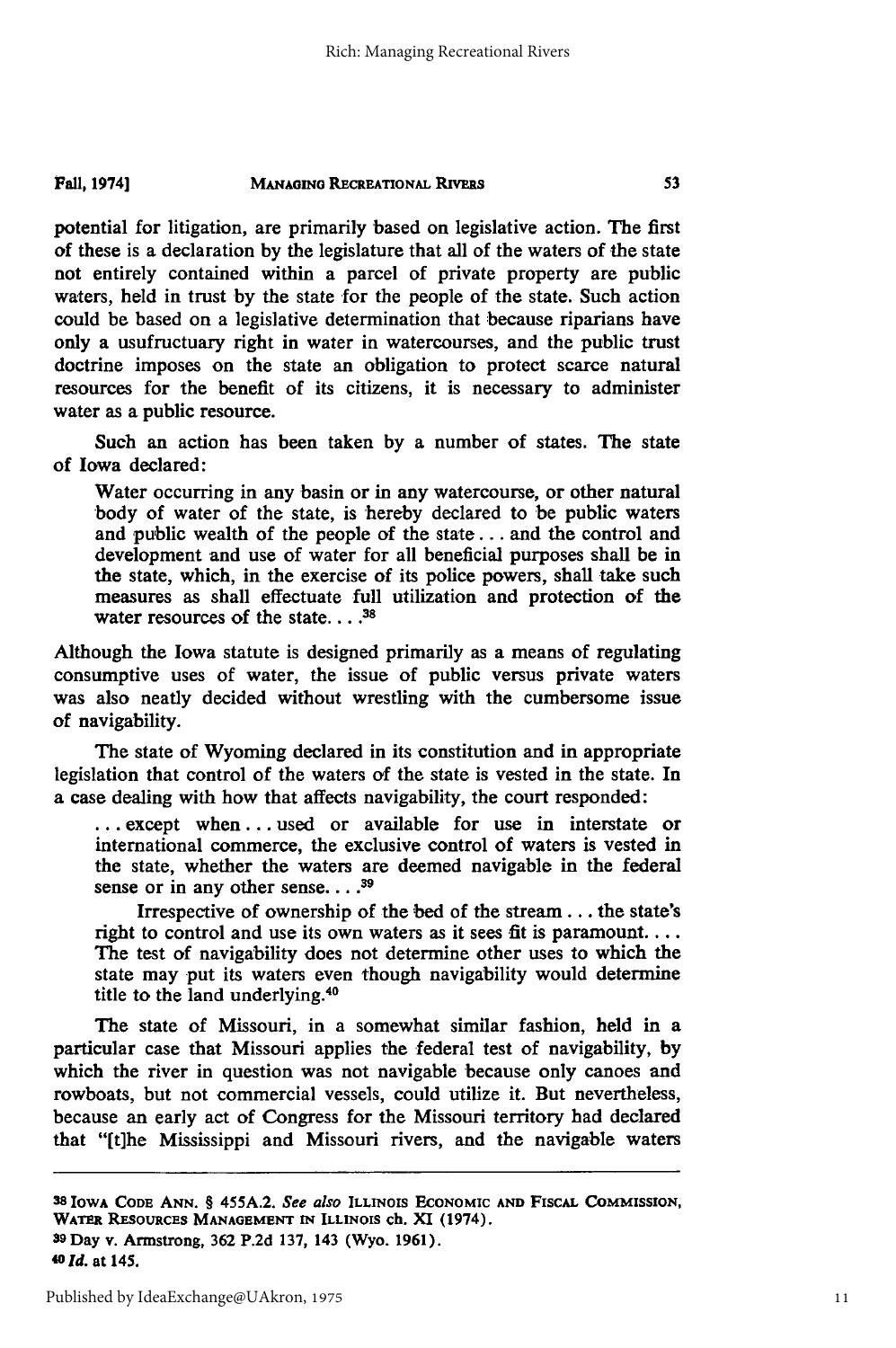flowing into them, and the carrying places between the same, shall be common highways and forever free to the people of the territory and citizens of the United States,"<sup>41</sup> the court held that the river was public water available for recreational use by the public.<sup>42</sup>

Finally, with legislative cooperation, the agency could establish a recreational river system patterned after the Wild, Scenic and Recreational Rivers System of New York and California.<sup>43</sup> Basically these statutes establish three categories of rivers to be protected **by** state conservation and management efforts, with controls and regulations tailored to the nature of the river. The river categories are defined as follows:

Wild River. Those rivers or sections of rivers that are free of diversions and impoundments, inaccessible to the general public except **by** water, foot or horse trail, and with river areas primitive in nature and free of man-made development except foot bridges.<sup>44</sup>

Scenic River. Those rivers or sections of rivers, that are free **of** diversions or impoundments except for log dams, with limited road access and with river areas largely primitive and largely undeveloped or which are partially or predominantly used for agriculture, forest management and other dispersed human activities which do not substantially interfere with public use of the rivers and their shores.<sup>45</sup>

Recreational River. Those rivers or sections of rivers, that are readily accessible by road or railroad, that may have development in their river area and that may have undergone some impoundment or diversion in the past.<sup>46</sup>

After a river has been designated in one of the three categories, existing land uses in the river area may continue, but may not be altered or expanded except as permitted **by** the classification. <sup>47</sup>

Recent federal legislation has made funds available to assist states wishing to expand and improve their outdoor recreation facilities. One example of such legislation is the Federal Land and Water Conservation Fund,<sup>48</sup> which supports, among other things, state acquisition of land and waters for recreational programs.<sup>49</sup>

54

**49 78** Stat. at **900, § 5.**

**<sup>41</sup>**Act of June 4, **1812,** ch. **95,** § **15,** 2 Stat. 743, **747.**

**<sup>42</sup>**Elder v. Delcour, 364 Mo. **835, 269 S.W.2d 17** (1954).

<sup>43</sup>N.Y. **ENVIRONMENTAL CONSERVATION LAWS** § **15-2701** *et seq.* (McKinney Supp. **1973); CAL.** PuB. **RES.** § **5093.50** et seq. (West Supp. **1973).**

<sup>&</sup>quot;N.Y. **ENvmoN mNTAL CONSERVATION LAWS** § **15-2701(2)** (a) (McKinney Supp. **1973).**

*<sup>5</sup>id.* at (2) **(b).**

**<sup>46</sup>***Id.* at (2) (c).

*<sup>47</sup>Id. at §* **15-2709.** *See also* **MIcH. STAT. ANN.** § **11.1504 (1970);** ORE. **REV. STAT.** §§ **390.805-.925 (1971); TENN. CODE ANN.** § 11-1401 (Replacement **1973).**

<sup>48</sup>Land and Water Conservation Fund Act of **1965,** Pub. L. No. **88-528, 78** Stat. **797** (1964).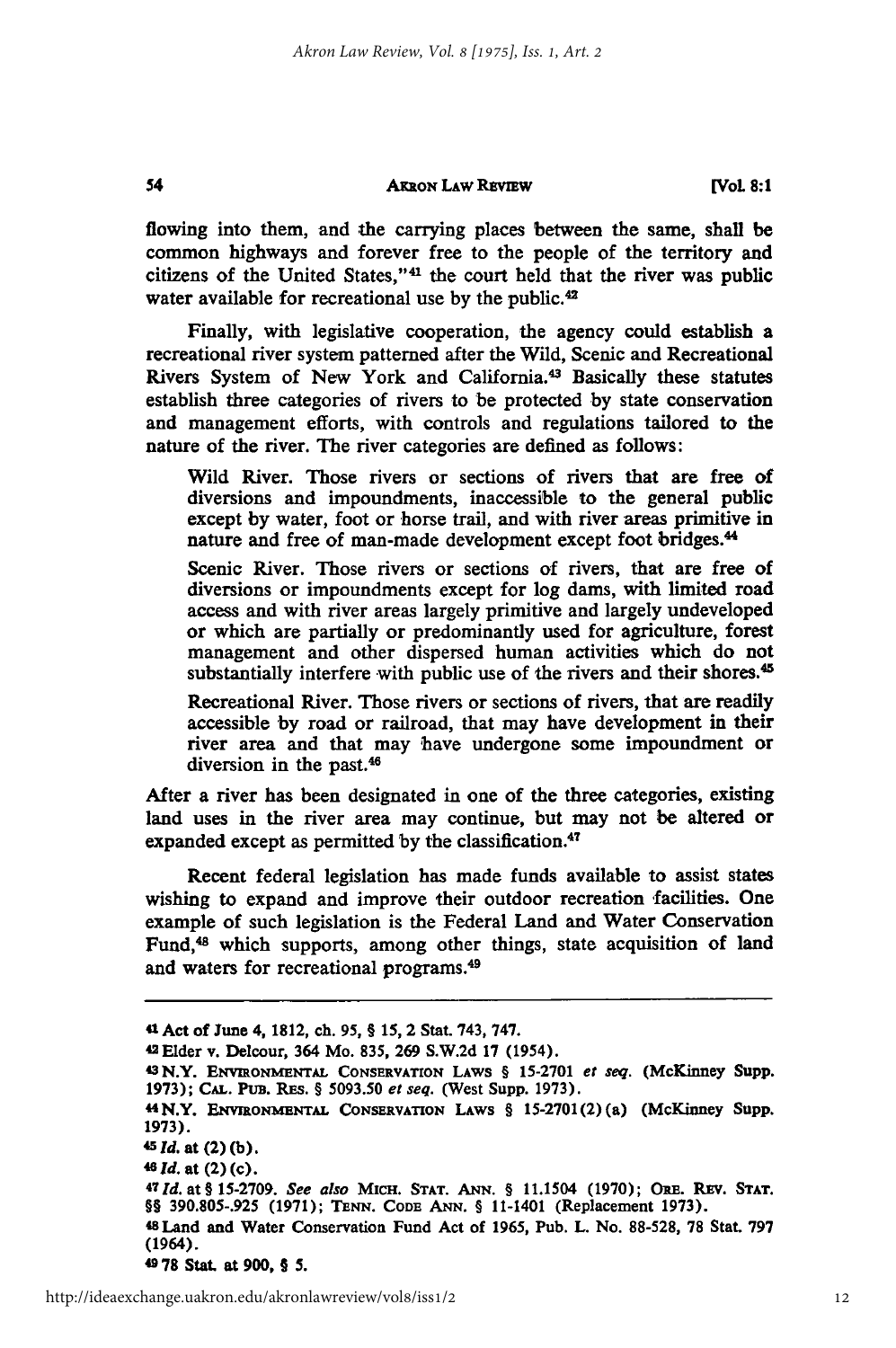**MANAGING RECREATIONAL RIVERS FAIL 19741**

Another example is the National Wild and Scenic Rivers Act<sup>50</sup> upon which state programs already discussed are based. The purpose of the act is to assist in preserving environmental values which enhance the use and enjoyment of the river. Such values include natural physical features and geological structures of the river area, fish, wildlife, and vegetation. In addition to designating certain rivers as protected, the act provides the means whereby other rivers may be brought within the protection of the act, one of which is through approval of a state-administered river becoming a part of the national system upon request of the Governor.<sup>51</sup> The state must continue to manage the river, but funds are available from the Conservation Fund.

Scenic rivers legislation, to be successful, must overcome vigorous opposition from private landowners along the designated rivers who strongly disfavor the regulation of the use to which they put their land. To **be** effective such legislation must contain adequate measures for controlling land use. Typically this is done **by** purchase or condemnation of land along the river, or **by** comprehensive zoning on the local or state level.

The most comprehensive zoning regulation is in Oregon, where the state high commission manages the scenic rivers and land within one-quarter mile of those rivers.52 Landowners within the protected area must give notice of any changes in land use, and if the commission determines that the proposed use would be detrimental to the river area, the owner must delay the change one year, during which time he may negotiate an acceptable plan with the commission, or the commission may exercise the power of eminent domain. After the year, if neither of these has taken place, the landowner may proceed with his written plan.<sup>53</sup>

Whatever form of land use regulation is selected, some provision must be made to prevent development or use of the river and adjacent land which would defeat the purposes of the recreational program. Therefore, it is important that all interested parties be well informed of the exact nature and extent of the program and measures necessary to carry it out, so that misunderstanding and oversight do not generate needless fears or hostilities. <sup>54</sup>

**<sup>50</sup>**Wild and Scenic Rivers Act, Pub. L. No. 90-542, 82 Stat. **906 (1968).**

**<sup>5182</sup>** Stat. at **910, §** 2(a).

**<sup>52</sup>ORE.** REv. **STAT. § 390.545(3) (1971).**

**<sup>531</sup>** *d.* at **§** 390.845(4)-(6).

*<sup>54</sup>***See generally** *A.* RErrzE, **ENVmONMENTAL PLANNING: LAW Op LAND AND REsourcas ch. 8** (1974).